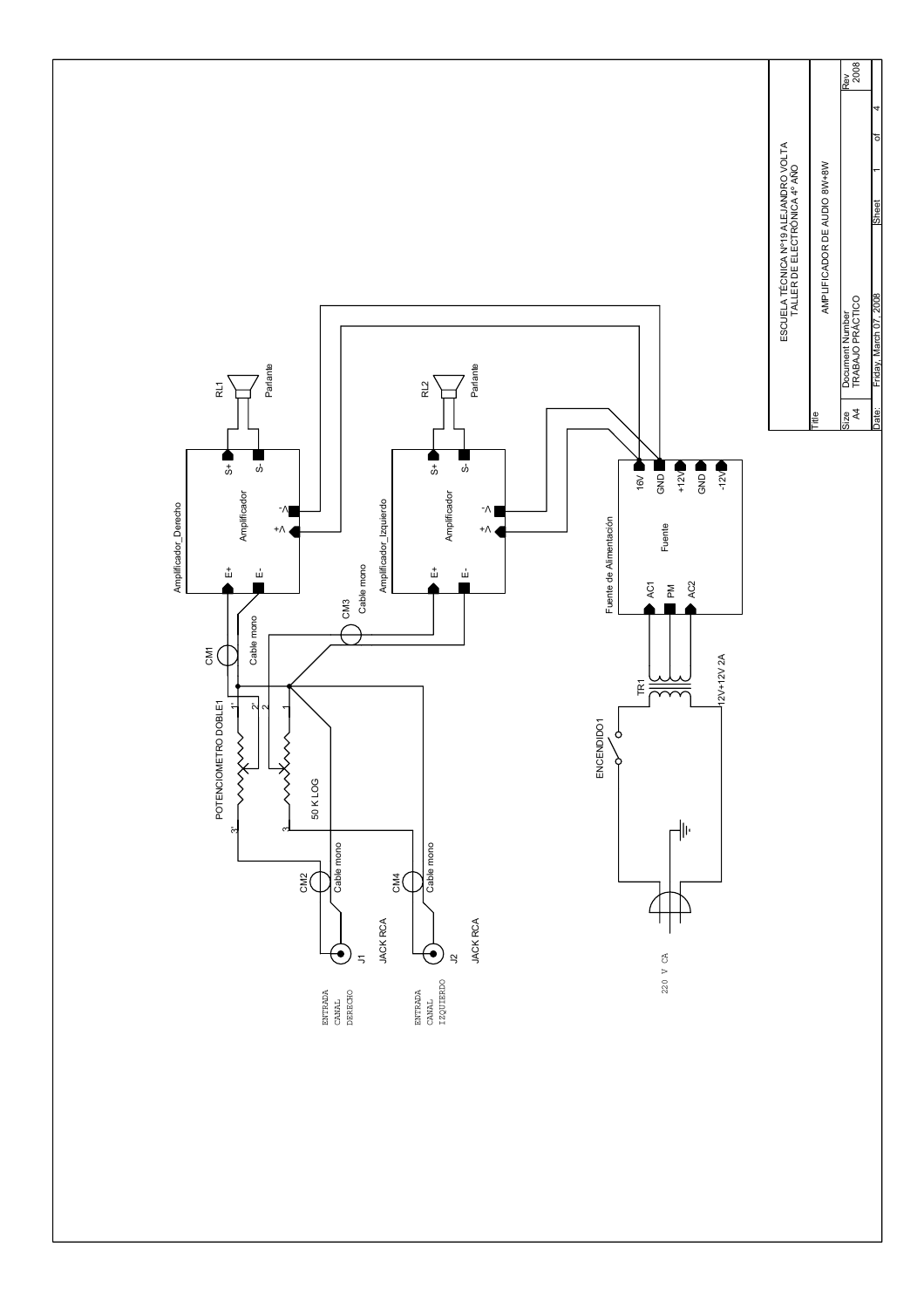Rev<br>2007 TP Nº 19 2007 Size Document Number Rev 2 4 Date: Friday. March 07.2008 Sheet 2 of ESCUELA TÉCNICA Nº19 ALEJANDRO VOLTA<br>TALLER DE ELECTRÓNICA 4º AÑO AMPLIFICADOR DE AUDIO 8W+8W AMPLIFICADOR DE AUDIO 8W+8W TALLER DE ELECTRÓNICA 4º AÑO Friday, March 07, 2008 Document Number<br>TP Nº 19 Friday, Mar Size<br>A4

Title

ESCUELA TÉCNICA Nº19 ALEJANDRO VOLTA

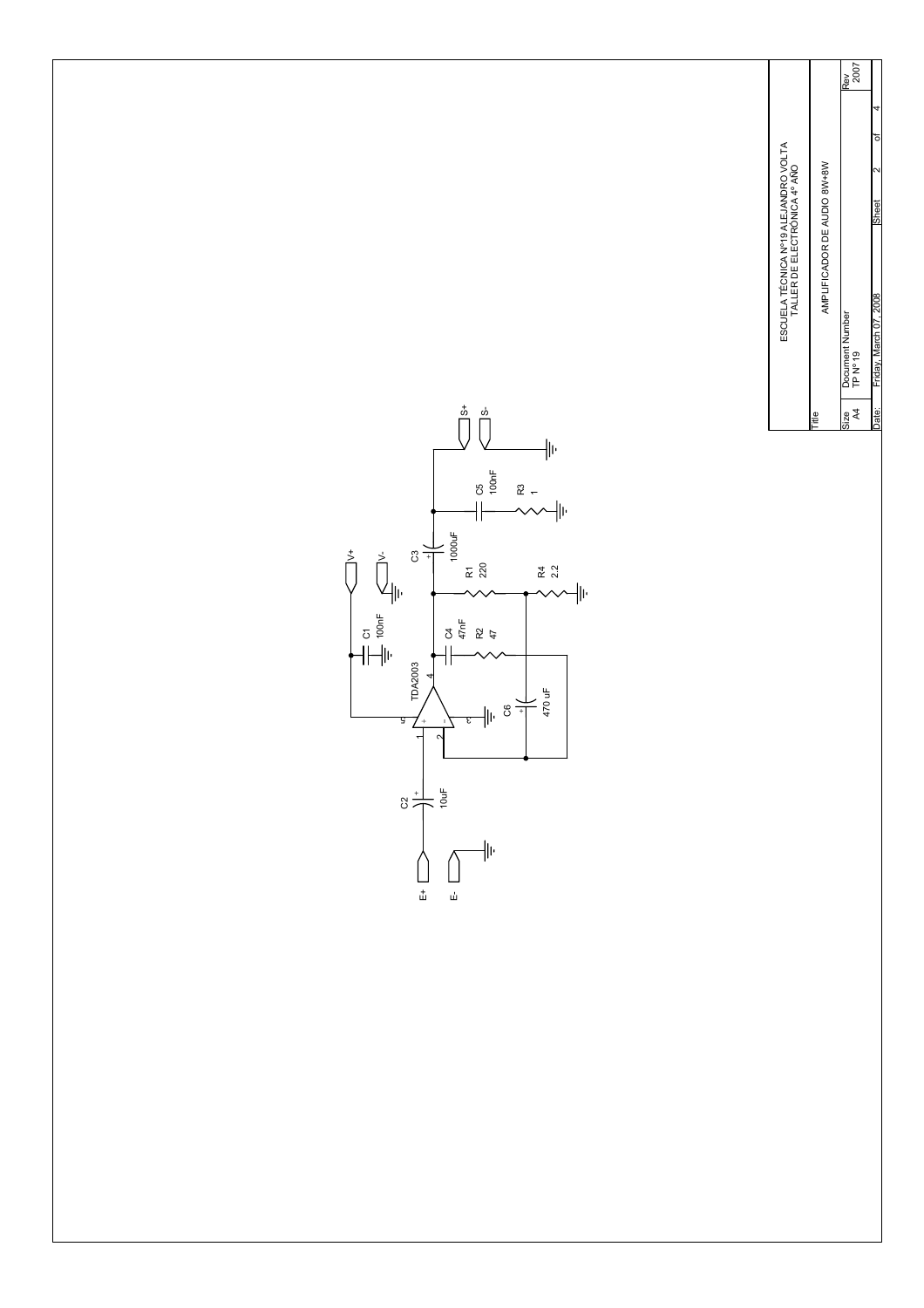Rev<br>2007 TP Nº 19 2007 Size Document Number Rev 3 4 Date: Friday. March 07.2008 Sheet 3 of ESCUELA TÉCNICA Nº19 ALEJANDRO VOLTA<br>TALLER DE ELECTRÓNICA 4º AÑO AMPLIFICADOR DE AUDIO 8W+8W AMPLIFICADOR DE AUDIO 8W+8W TALLER DE ELECTRÓNICA 4º AÑO Friday, March 07, 2008 Document Number<br>TP Nº 19 Friday, Mar Size<br>A4

Title

ESCUELA TÉCNICA Nº19 ALEJANDRO VOLTA